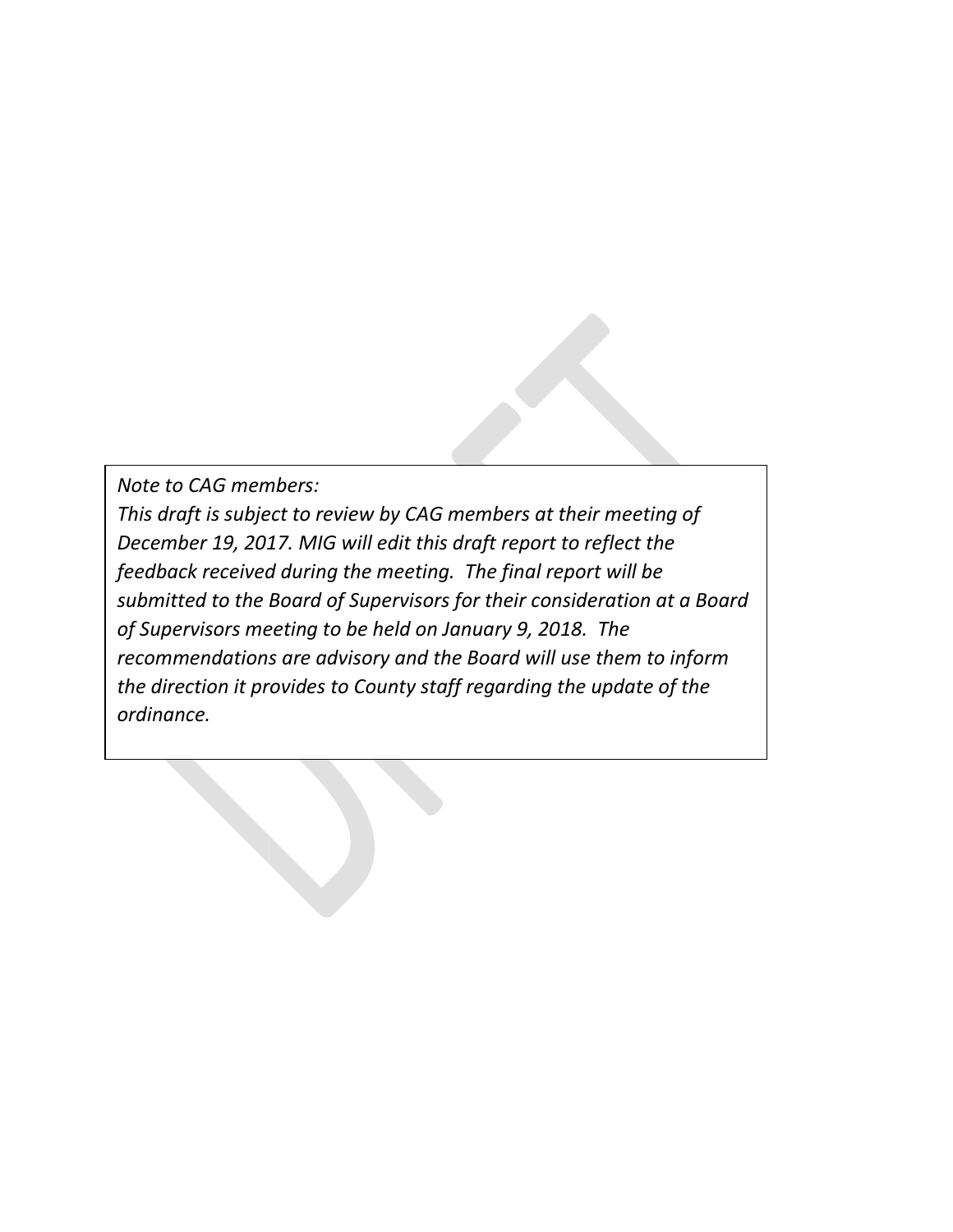



# **Nevada County Cannabis Regulation Community Planning Process**

# **Community Advisory Group (CAG) Draft Recommendations Report**

**December 12, 2017**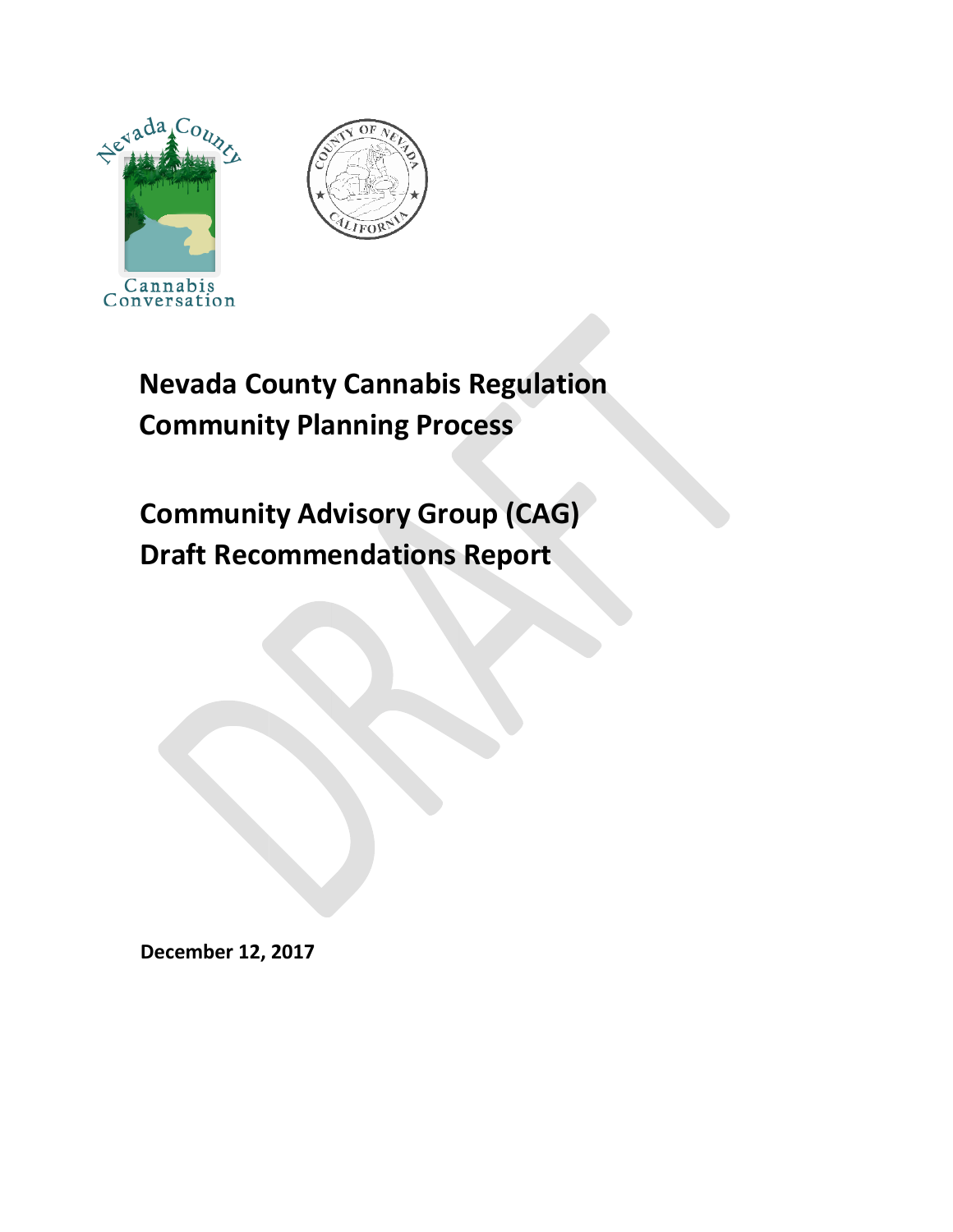# Table of Contents

| I.   |  |
|------|--|
| П.   |  |
| Ш.   |  |
| IV.  |  |
| V.   |  |
| VI.  |  |
|      |  |
|      |  |
| VII. |  |

### **Appendices**

- A. CAG Organizational Framework
- B. Summary of Small Group Discussions with Community Members
- C. CAG Meeting Summaries
- D. CAG Application Form
- E. CAG Member Roster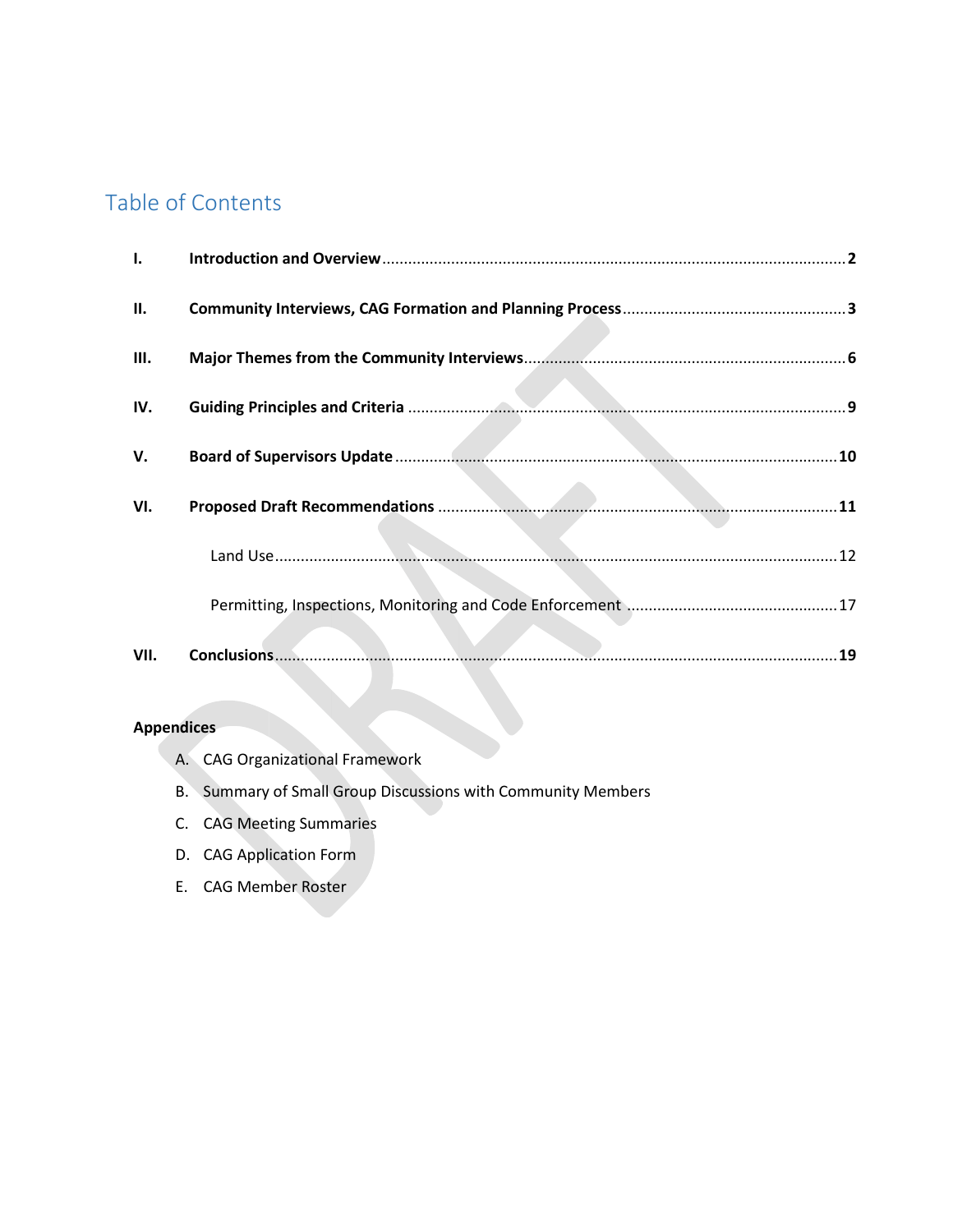# **I. Introduction and Overview**

In 2017, the Nevada County Board of Supervisors (BOS) established a Community Advisory Group (CAG) to advise the BOS on the development of an updated ordinance to regulate cannabis activities in Nevada County. The County hired MIG, Inc., a Berkeley- based planning, design and community engagement firm to manage the CAG process and draft a policy recommendations report for consideration by the BOS. The CAG recommendations presented in this report are advisory in nature and may be used by the BOS and County staff in preparing a draft of the updated ordinance.

The CAG met ten times to discuss and provide input on how cannabis could be regulated in Nevada County. CAG discussions included adult use and medical use, cultivation for personal and commercial use and related activities licensed by the State of California. It should be noted that State regulations were being developed concurrently with the CAG. (The most recent draft State regulations were released on November 16, 2017.)

Regulations regarding cannabis cultivation and other cannabis-related activities in Nevada County have been an on-going topic of discussion involving the community, County staff and elected officials for some time. The County has worked toward long-term cannabis regulations since 2012 with multiple revisions to the existing ordinance. The County desires to work toward developing a permanent ordinance.

A subcommittee of the BOS was formed at the board meeting of November 8, 2016 (SR 16- 0950), and that subcommittee recommended an independent and impartial facilitator be retained to guide the community planning process.

The County initiated a Request for Proposal (RFP) process to select a facilitator to assist in forming and facilitating the CAG planning process. On December 16, 2016, the County issued a Request for Proposals for Consulting and Facilitation Services. Sixteen proposals were received before the submission deadline of January 17, 2017. A County selection committee reviewed the 16 proposals and invited the top 5 proposers to in-person interviews. The selection committee unanimously selected MIG, Inc.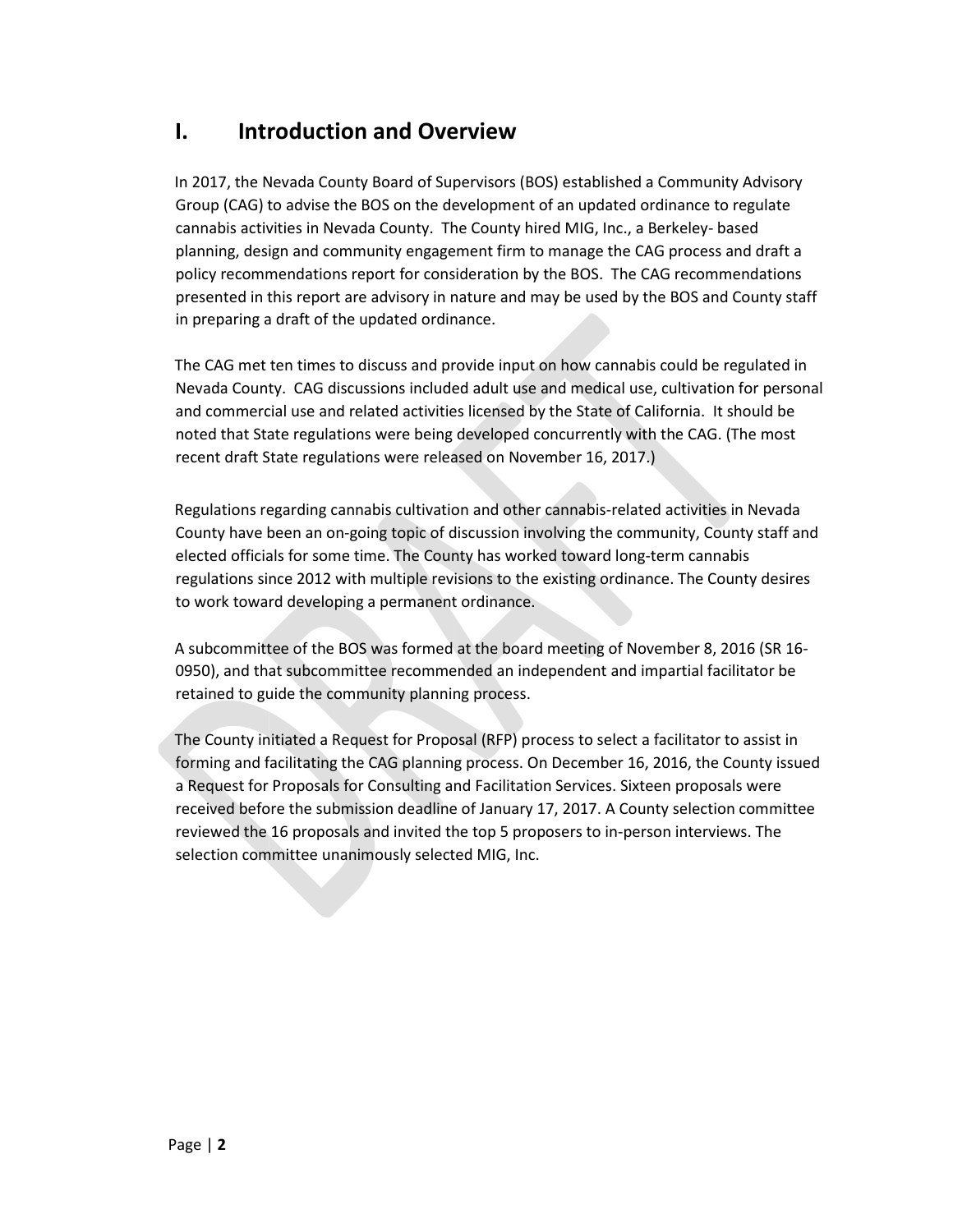# **II. Community Interviews, CAG Formation and Planning Process**

#### *Community Interviews*

To inform the CAG process, Daniel Iacofano and Joan Chaplick of MIG conducted small group discussions on April 24-25, 2017, involving 39 community members to develop a better understanding of community member perspectives on the regulation of cannabis in Nevada County. Community members were asked to identify issues of concern and possible strategies for managing cannabis in Nevada County.

Discussion participants included Nevada County community members from:

- Cultivators and Cannabis Organizations
- Residents
- Public Safety Officials
- Educators
- Public Health and Human Services Professionals
- Environmental Advocates
- Local Business
- Nevada Irrigation District
- Community Development Agency
- Nevada County Contractors Association
- Nevada County Association of Realtors

The major themes from these discussions are summarized in section III of this document and in Appendix B. The results of these discussions informed the CAG process design and CAG meeting discussion topics.

### *CAG Formation and Planning Process*

The CAG selection process was designed to ensure that a wide variety of interests were represented while identifying candidates who described themselves as objective, reasonable and tolerant of contrary opinions. Applications for CAG membership were made available at County offices and online. Fifty-one applications were received by the deadline of May 2, 2017. All applications were received, reviewed and considered by the MIG team. Selection criteria were recommended by MIG and were adopted by the Board of Supervisors at their April 25, 2017, Board meeting (SR 17-0270).

The CAG member selection criteria included:

- County residency
- Expertise in any of the following areas: Cultivator, cannabis, industry, environmental, local business owner, public safety, patient advocate, physician or medical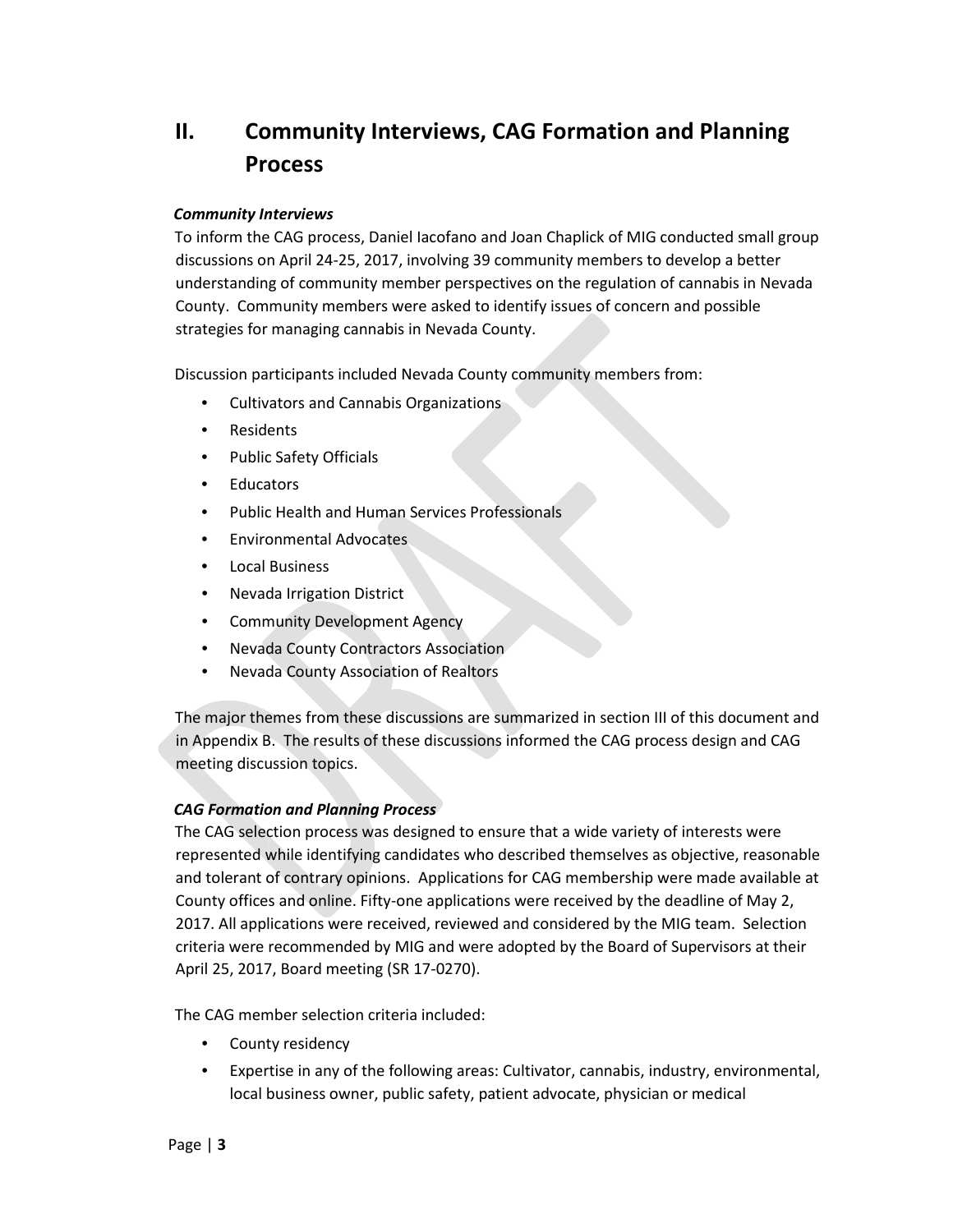professional, public health, community advocate, local agency, education, community youth, religious or faith-based

- Communication style and openness to other perspectives
- Board/advisory group experience (optional, not required)
- References: At least two references who could provide supporting information about applicant qualifications and capabilities (letters of reference were optional)
- No conflict of interest: Applicants could not have any financial or other conflict of interests which would prevent the Applicant from serving as a member of the Community Advisory Group, complying with required member protocols, or which would otherwise interfere with Applicant's ability to fulfill the duties and responsibilities of CAG members
- Participation: Consistent attendance and agreement to follow guidelines regarding civil discourse, active listening and communication and media protocols

MIG conducted the application review and member selection process and identified 14 individuals based on the Applicant's self-described area of expertise as well as the criteria listed above. The BOS accepted MIG's recommended slate of candidates and added two additional members bringing the total group size to 16. MIG created an organizational framework that described what was expected of each CAG member and how CAG meetings would be conducted. County Counsel determined that the CAG would be subject to the Brown Act.

|                                                  | <b>CAG Members</b> |                           |  |
|--------------------------------------------------|--------------------|---------------------------|--|
|                                                  | Don Bessee         | Michael Mastrodonato      |  |
|                                                  | Jonathan Collier   | <b>Rosemary Metrailer</b> |  |
|                                                  | <b>Tom Cross</b>   | <b>Catherine Peterson</b> |  |
|                                                  | James Drew         | Mark Schaefer             |  |
| Robert Erickson<br>Leland French<br>Forrest Hurd |                    | Pamela Swartz             |  |
|                                                  |                    | Erin Tarr                 |  |
|                                                  |                    | <b>Sharyn Turner</b>      |  |
|                                                  | Rich Johansen      | Debra Weistar             |  |

#### *CAG Member Roster*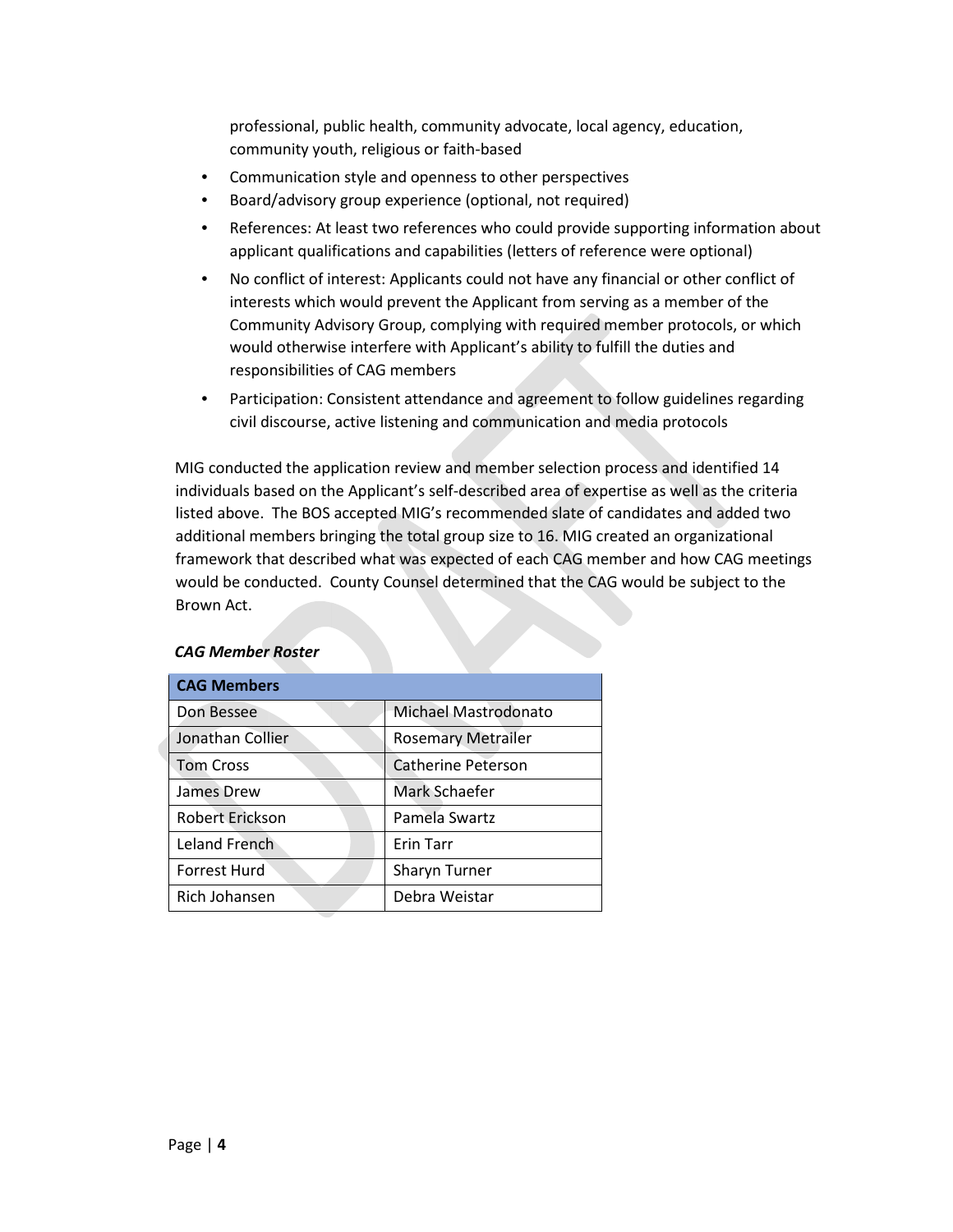To accommodate the high level of community interest in the proceedings, CAG meetings were held at the Foothills Event Center in Grass Valley. Each meeting was recorded and livestreamed via the Nevada County Television and Digital Media's (NCTV) website. Each CAG meeting included a public comment period and opportunities for the public to provide written feedback on comment cards provided during the meeting and/or electronically to a dedicated e-mail address (CAGmeetingcomments@migcom.com) which was established specifically for the CAG process. All written comments received were reviewed by members of the project team and included in a comment summary attached as an appendix to each meeting summary.

Initially, CAG members were asked to participate in eight meetings. Two additional regular meetings were added for a total of ten meetings. CAG meeting dates and times were as follows:

| <b>Meeting</b>                       | <b>Date</b>        | <b>Topic</b>                                                                   |
|--------------------------------------|--------------------|--------------------------------------------------------------------------------|
| CAG Meeting #1                       | May 23, 2017       | CAG Process, Interim Ordinance, and<br><b>Potential Discussion Topics</b>      |
| CAG Meeting #2                       | June 13, 2017      | State Activities, Other Counties, and<br><b>Potential Allowable Activities</b> |
| CAG Meeting #3                       | June 27, 2017      | Land Use and Zoning Issues                                                     |
| CAG Meeting #4                       | July 11, 2017      | Permitting                                                                     |
| CAG Meeting #5                       | July 25, 2017      | <b>State Regulations</b>                                                       |
| CAG Meeting #6                       | August 8, 2017     | Water, Public Health, Natural<br>Resources, and Enforcement                    |
| Joint Special Board / CAG<br>Meeting | September 5, 2017  | <b>CAG Prioritization List</b>                                                 |
| CAG Meeting #7                       | September 12, 2017 | Direction and Recommendations for<br><b>Major Topics</b>                       |
| CAG Meeting #8                       | October 24, 2017   | Continue Direction and<br><b>Recommendations for Major Topics</b>              |
| CAG Meeting #9                       | November 7, 2017   | Continue Direction and<br><b>Recommendations for Major Topics</b>              |
| CAG Meeting #10                      | December 19, 2017  | Review and Comment on Report                                                   |
| Joint Special Board / CAG<br>Meeting | January 9, 2018    | Comment on Final Report and Board<br>receive report                            |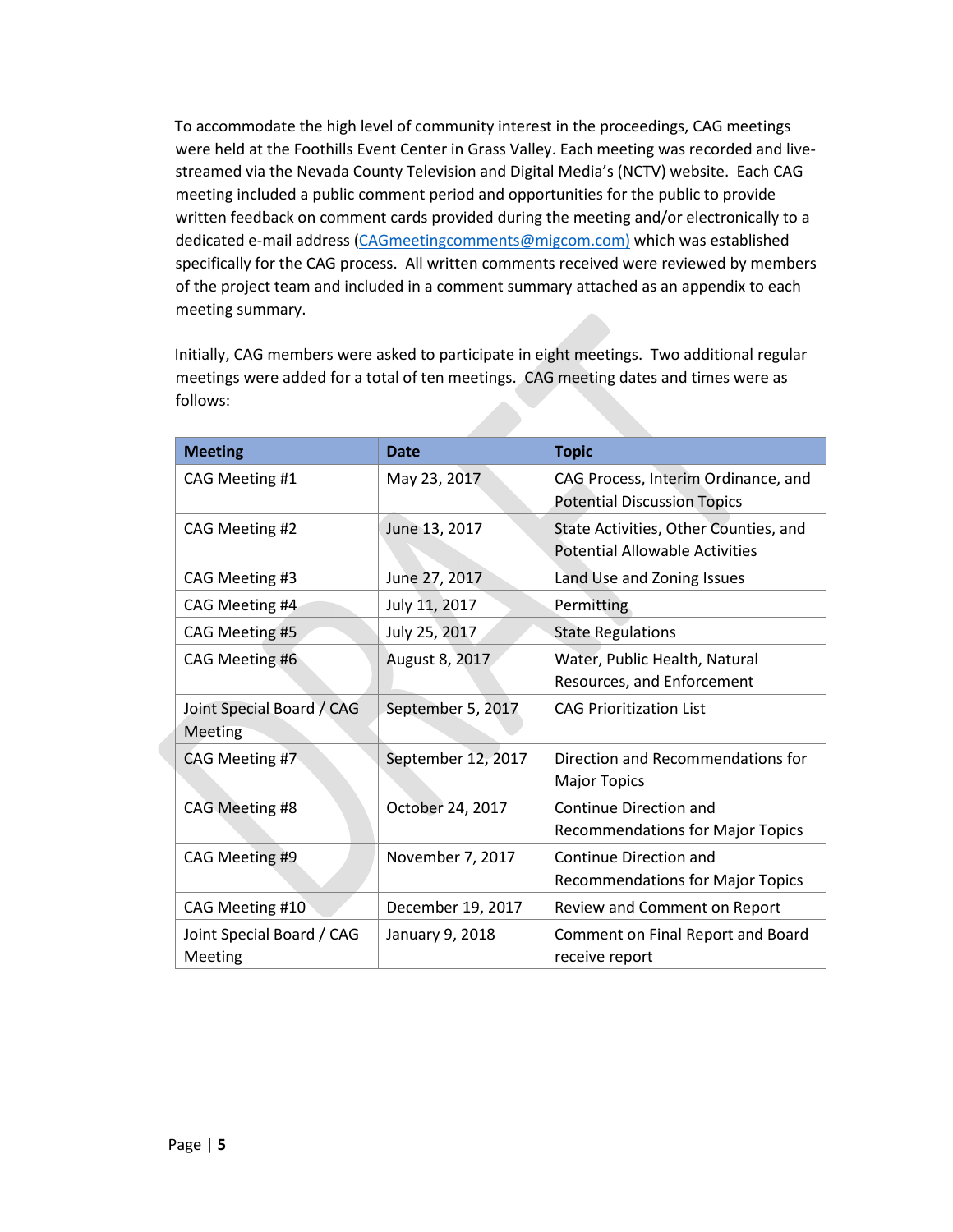# **III. Major Themes from the Community Interviews**

Community interviews were conducted by MIG in April 2017 to inform the CAG process and identify issues of concern regarding the regulation of cannabis in Nevada County. Thirty-nine community members participated in the group interviews. The key themes that emerged from these interviews are summarized below.

### **A.** *Acknowledge that cannabis contributes to economic activity in Nevada County.*

It was acknowledged that cannabis has had a long-standing presence in the community and it contributes to economic activity in Nevada County. Some local growers are business owners who are part of the local economy, supporting agricultural suppliers and other local businesses. Many participants stated that a properly regulated industry in the County will produce jobs and reduce negative impacts by achieving greater compliance with land use planning, zoning and building standards. Opinions varied regarding indoor versus outdoor growing with different impacts (positive and negative) described for both types of growing practices.

### *B. Provide a pathway to compliance to bring cannabis operations in conformance with whatever regulations and requirements are adopted by the County.*

There was widespread agreement that cannabis needs to be regulated in the County and the updated ordinance should be designed to provide a path for small local growers to comply with regulations. The ordinance should include requirements with allowed activities for growing indoors and outdoors, address commercial cultivation, and provide clear direction on processes and requirements to help local growers comply with the ordinance. It was recommended that growers be provided an opportunity to complete corrective actions, but that there should also be substantive consequences for noncompliance.

### *C. Address and mitigate impacts on homeowners, communities and neighborhoods.*

The intent of the ordinance should be to protect neighborhoods. There was strong agreement on the importance of addressing, reducing, and mitigating impacts on homeowners and neighborhoods in proximity to growing operations. Many homeowners in the County feel burdened by the nuisance impacts of cannabis on their neighborhood, highlighting the offensive odors that impact those who live near cultivation sites. Other impacts called out included increased traffic in the neighborhood from people coming to and from these properties, security concerns (violent crimes) and the use of security measures and guard dogs to protect the grow sites.

### *D. Address and mitigate impacts on the environment.*

There was strong agreement on the importance of addressing, reducing and mitigating impacts on the environment. The environmental impacts were described as potentially significant and included concerns about energy consumption needs of indoor cultivation, impacts from pesticides and fertilizers on wildlife, and increased demand for water. Impacts from grading, fire concerns (illegal camping, butane use, and lab explosions), poisoning of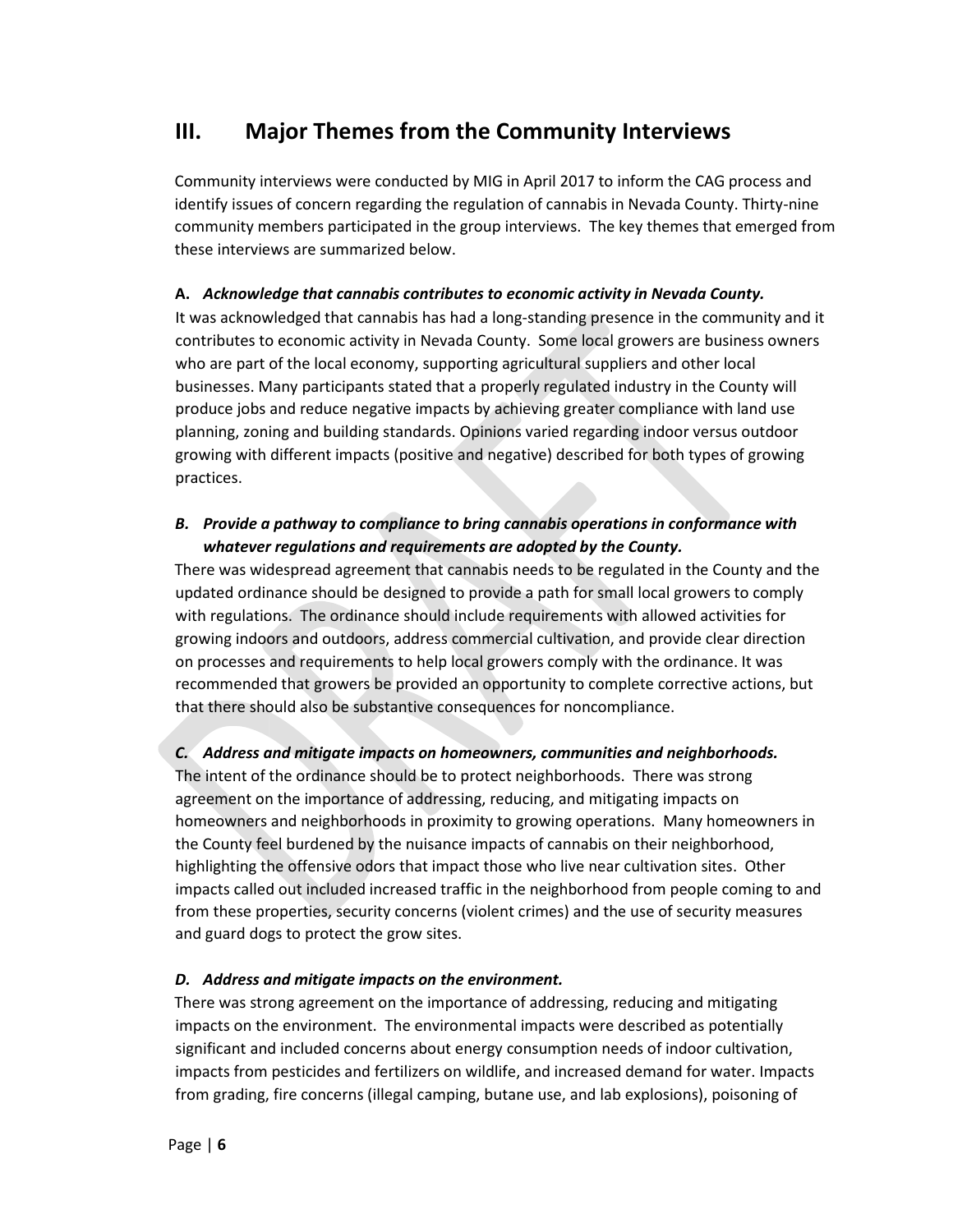wildlife, water diversion, clear cutting, erosion control, solid waste accumulation, hazardous material storage and waste disposal were also mentioned.

### *E. Protect children and youth from potential harmful effects and improper use of cannabis.*

Protecting children and youth from improper access to and use of cannabis emerged as a clear priority for the new ordinance. As cannabis use is normalized by adults, there is concern that youth will consider cannabis to be completely harmless and okay to use at any age. Concerns were expressed about the potential impacts of cannabis on youth brain development and about the unknown health impacts related to using cannabis grown with pesticides and other chemicals. There is also concern about the potential impacts of cannabis use by adults. More research is needed to understand the potential impacts and help users make informed choices. Easy access to edibles and products that resemble candy or mimic existing food products was also a concern. Educators noted that cannabis use by youth compromises education in the classroom causing potential decreased learning and psychotic episodes. Students coming to school with strong cannabis odor creates significant distractions and negative impacts on the learning environment for all faculty and students.

### *F. Public Safety*

Protecting the public from the criminal side of the industry and encourage compliant and responsible cultivation was also a major concern for many of those interviewed. Excessive cannabis activity often results in increased calls for service to law enforcement, property crimes, violent crimes and traffic accidents from driving while intoxicated. The transient workforce population associated with cannabis can add to these problems. Commercial operations should have standard workforce practices. Without fines, the incentives to operate outside the regulations with an all cash business are too great and a low risk, simple, cash-based business invites criminal activity. Low fines are considered a cost of doing business for some cultivators. Criminal prosecution and jail time are no longer an effective deterrent. Illegal grows pose an increased risk of fires stemming from illegal camping, structures, unpermitted electrical systems, greenhouses and makeshift indoor cultivation activities.

### *G. Apply best practices and lessons learned from other communities that may have application to Nevada County.*

Many communities in California and in other states where cannabis has been legalized have "best practices" and "lessons learned" that may be of interest and applicable to Nevada County. Changes to state regulations and to the cannabis industry as legalization has evolved has led some counties to adopt ordinances only to amend them shortly thereafter. Counties that adopted permissive ordinances early on are now experiencing unforeseen challenges from which Nevada County can learn.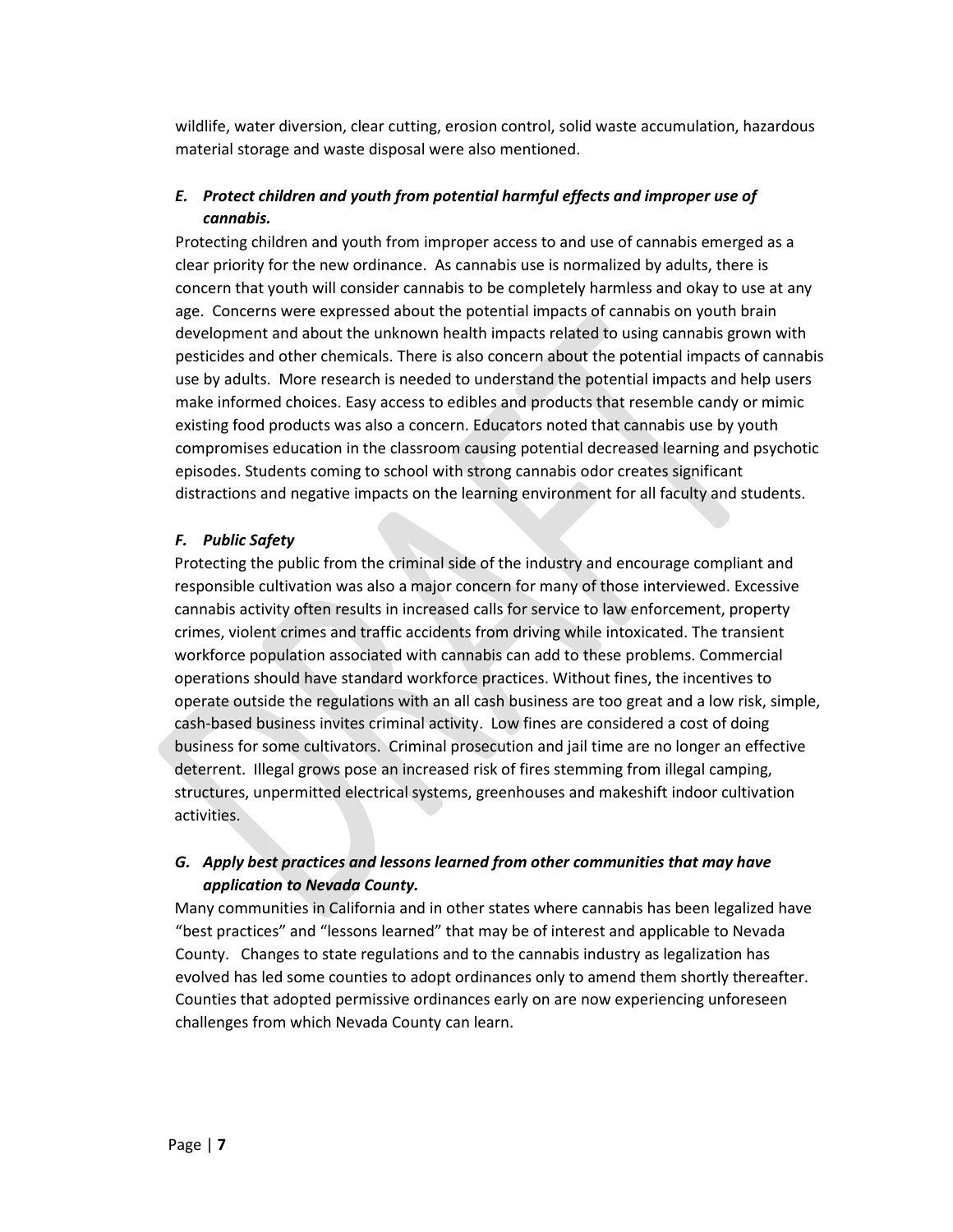### *H. Educate the public about the CAG process.*

The CAG process is expected to provide factual information from credible sources about the scope and scale of the cannabis industry including its fundamental practices, related impacts and potential benefits. The County has taken a step by creating the Cannabis Conversations page on its website which will serve as a centralized location for cannabis related information. Many entities have conducted or are conducting research on different aspects of the cannabis industry. This research may also be of use to the Nevada County process. It is recommended that data sources be vetted to ensure they are credible and based on sound methodology and research practices. There is also research and data at local levels that may be available to support the process.

### *I. Bring the community together around a set of regulations and document the process to protect the public health, safety, and welfare.*

Cannabis has become a divisive issue in the County. Legislation at the State level allows for medicinal and recreational use and related commercial activities. There are expectations that the role of cannabis in the County be clarified and recommendations developed through a collaborative process. The goal is for the County to develop a revised ordinance that will be acceptable to the community and the cannabis industry, incentivizing the application of industry best practices and ensuring a high quality of life for all Nevada County residents. State regulations will require all local jurisdictions (city or county) to authorize and give permission for any commercial cannabis activity associated with any State license.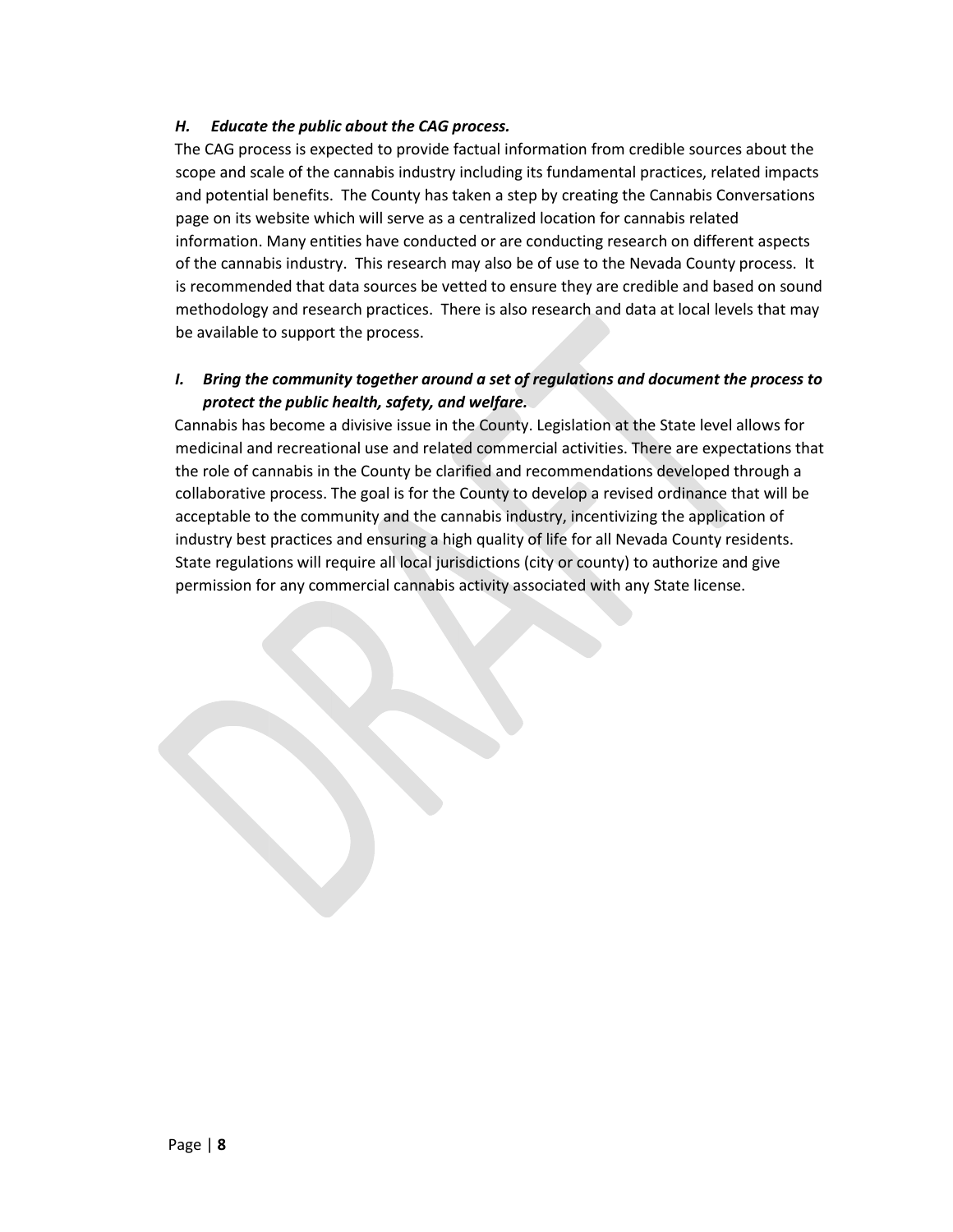# **IV. Guiding Principles and Criteria**

In drafting the proposed recommendations for cannabis regulation, MIG considered the following guiding principles:

- Protect neighbors from the nuisance effects of cannabis activities.
- Address cannabis as a land use and zoning issue.
- Borrow from relevant existing zoning, code and permitting requirements.
- Encourage the community of growers to work together to educate each other on best practices and promote compliance.
- Protect children and youth from the direct and indirect negative effects of cannabis.
- Update the new ordinance periodically to respond to new data regarding the impacts or benefits of cannabis, modifications to State licensing requirements and regulations, and other factors that may influence the cannabis industry.

In addition, MIG attempted to devise recommendations that are:

- Protective of public health and safety
- **Enforceable**
- Pragmatic
- Straight forward to administer
- Supportive of medicinal use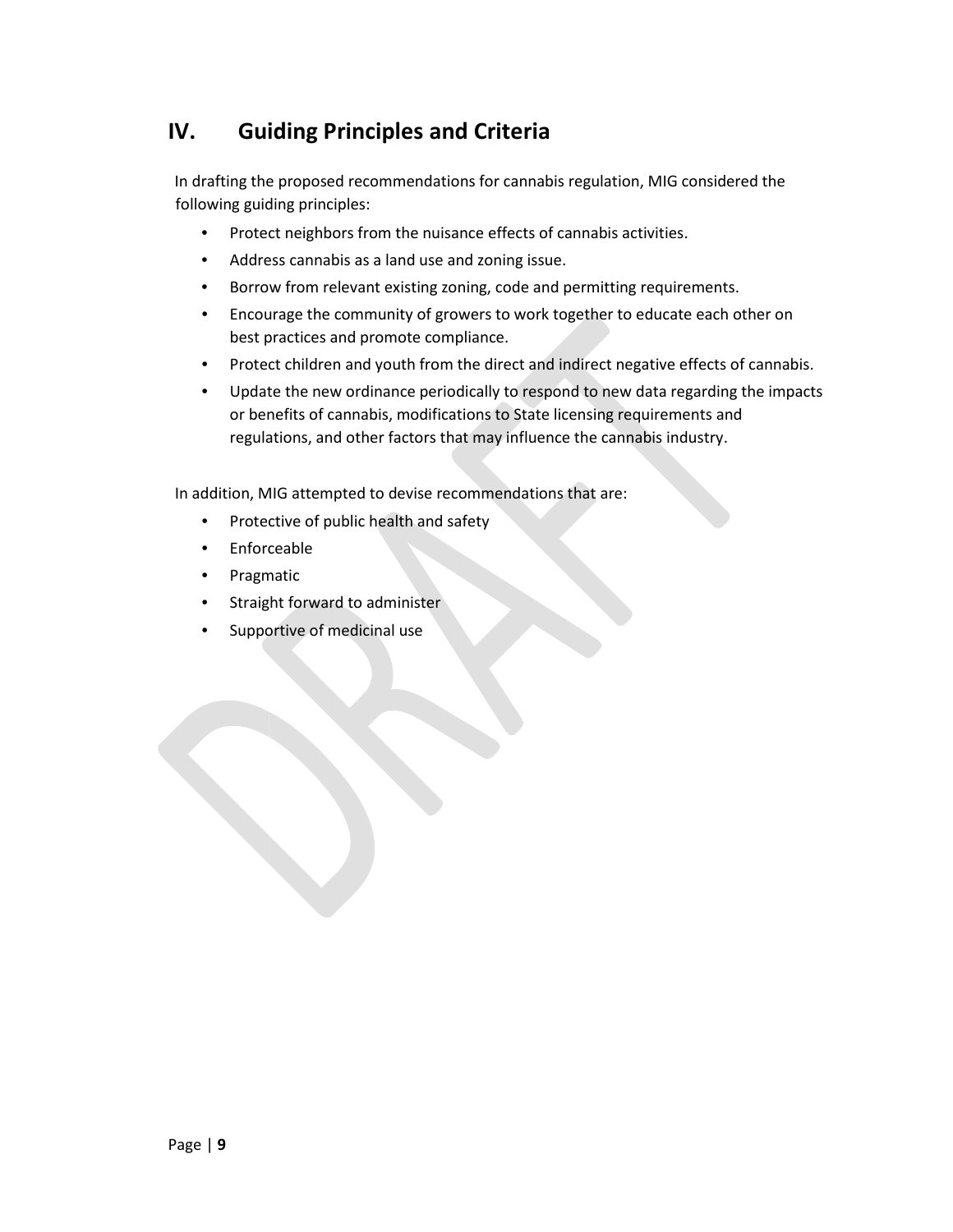# **V. Board of Supervisors Update**

At key points in the process, the BOS provided direction to the CAG on the topics where its advice was requested. The CAG meeting process was never designed to cover all aspects of the cannabis industry so their advice was needed to help focus the topics for which recommendations would be developed. A joint meeting of the BOS and the CAG was held on September 5, 2017 (SR 17-0687) with the purpose of providing an update to the Board of Supervisors on the CAG's progress to date and for the BOS to provide direction to the CAG regarding its priority topics. MIG and County staff drafted a list of priority topics for the Board's consideration with the CAG having an opportunity to review and provide comments on the topic list.

The adopted topic list had three priority levels:

- Priority A topics must be addressed by the CAG:
	- o Allowed cultivation activities
	- o Location of cultivation activities through land use
	- o Amount of cultivation
	- o Setbacks
	- o Neighborhood security and safety
	- o Nuisance mitigation requirements
	- o Permitting requirements and process (moved from C to A by the BOS)
	- o Commercial activities other than cultivation such as business and retail (moved from C to A by the BOS)
- Priority B topics will be addressed by the CAG after the Priority A list is complete as time allows:
	- o Limiting permit count
	- o Personal cultivation requirements
	- o Transition program
	- o Permit tier/layering with zoning and parcel size
	- o Residence requirement
- Priority C topics will be addressed by County staff. Priority C list will not be covered within the CAG recommendation meetings. All CAG input gathered thus far will be considered in County Staff's recommendations to the Board regarding these areas. Some of the topics to be addressed include:
	- o Taxation and revenue
	- o Enforcement
	- o Additional code requirements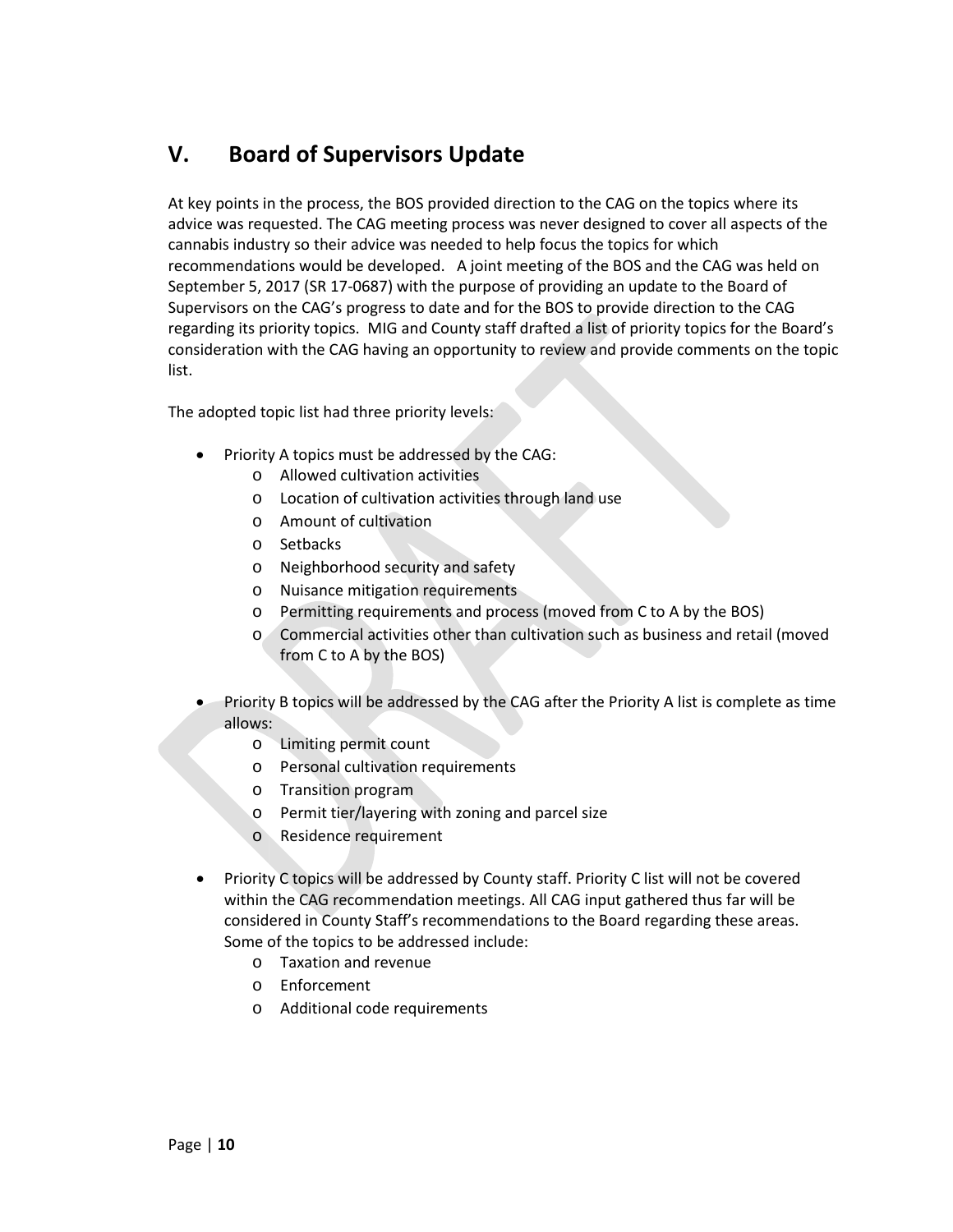# **VI. Proposed Draft Recommendations**

Several times throughout the CAG process, CAG members were asked to indicate their level of agreement for each of the recommendation topics using the Level of Agreement Scale presented in the box below. Based on the CAG members responses, MIG added more specify to the draft recommendations as the process advanced, in order to provide the most specific and comprehensive recommendations possible. Where majority agreement could not be reached, MIG noted such areas of non-agreement in this report.

### *Formulation of Draft Recommendations*

The general process for developing recommendations for the updated ordinance included the following steps:

- MIG prepared draft policy recommendations for CAG review and discussion.
- CAG members discussed and identified their individual level of agreement with each proposed draft recommendation.
- MIG prepared final recommendations for consideration by the BOS based on CAG discussion at meeting #10.

#### **CAG Level of Agreement Scale**

- $1 = 1$  fully agree
- $2 = 1$  find it acceptable and believe it is the best option available
- 3 = I can live with this direction, but I am not that enthusiastic about it
- 4 = I do not agree, but will go with the wisdom of the group and not oppose this
- 5 = I do not feel we have any unity of opinion on this topic and more discussion is needed
- $6 = 1$  disagree with this direction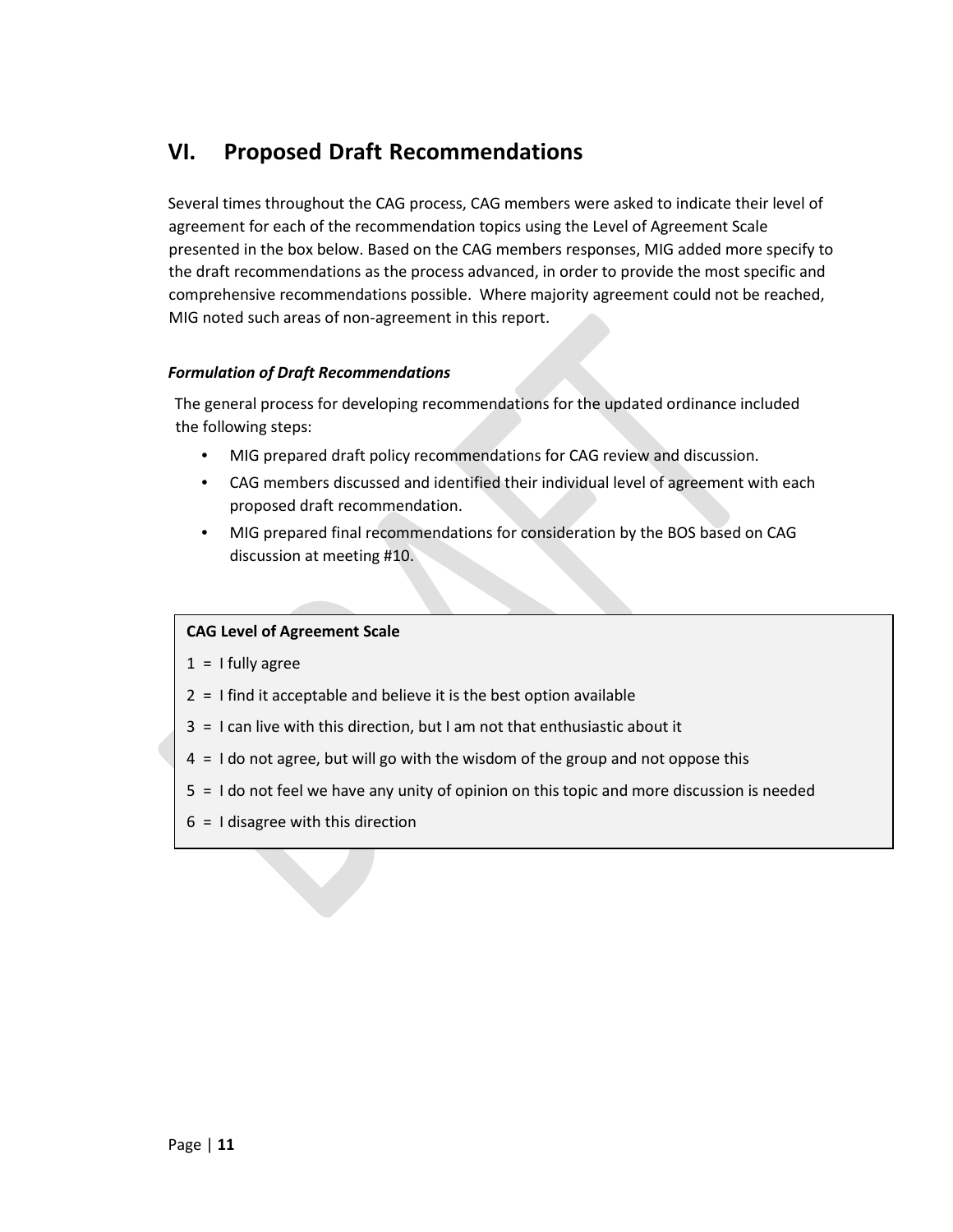### **Proposed Draft Recommendations: Land Use**

### *1. Personal Outdoor Cultivation*

*Rationale: Protect the safety and quality of life in residential neighborhoods, while accommodating the need to allow limited outdoor cultivation for personal use. Limit impacts of outdoor cultivation on neighboring properties and limit visibility of cultivation. Setbacks are based on those outlined in the Nevada County Site Development Standards Tables provided in LUDC Chapter II Article 2 Zoning Districts. These were established pursuant to the State Board of Forestry and Fire Protection's 2002 full certification of the County's Fire Safe Regulations, including Chapter II (Zoning), Chapter V (Building), Chapter VII (Streets and Addressing), Chapter XVI (Fire Safety) and Chapter XVII (Roads), as equaling or exceeding the California Fire Safe Regulations pursuant to Public Resources Code (PRC) 4290. Cultivation is subject to the County Resource Protection Standards including but not limited to setbacks and non-disturbance buffers outlined in the County Land Use and Development Code Chapter II Sec. L-II 4.3 Resource Standards. Fencing seven (7) feet or greater requires a building permit.*

- 1.1 Allow outdoor cultivation of up to 6 plants for personal use in areas zoned AG, AE, FR, TPZ.
- 1.2 Allow outdoor cultivation for personal use in areas zoned R1 and RA under the following conditions:
	- 1.2.1 On parcels smaller than 1 acre, allow a maximum of 3 plants outdoors.
	- 1.2.2 On parcels of 1 acre or larger, allow a maximum of 6 plants outdoors.
- 1.3 Require plants to be placed at a minimum setback of 30 feet from the edge of the plant canopy to the property line.
- 1.4 Limit cultivation for personal use to parcels with a residence and a full-time resident on the premises where the cultivation is occurring.
- 1.5 Prevent any visible evidence of cultivation from ground level under the following conditions:
	- 1.5.1 Limit outdoor cultivation for personal use to rear or side yard, unless front yard provides greater screening and distance from adjacent parcels and neighboring permitted structures.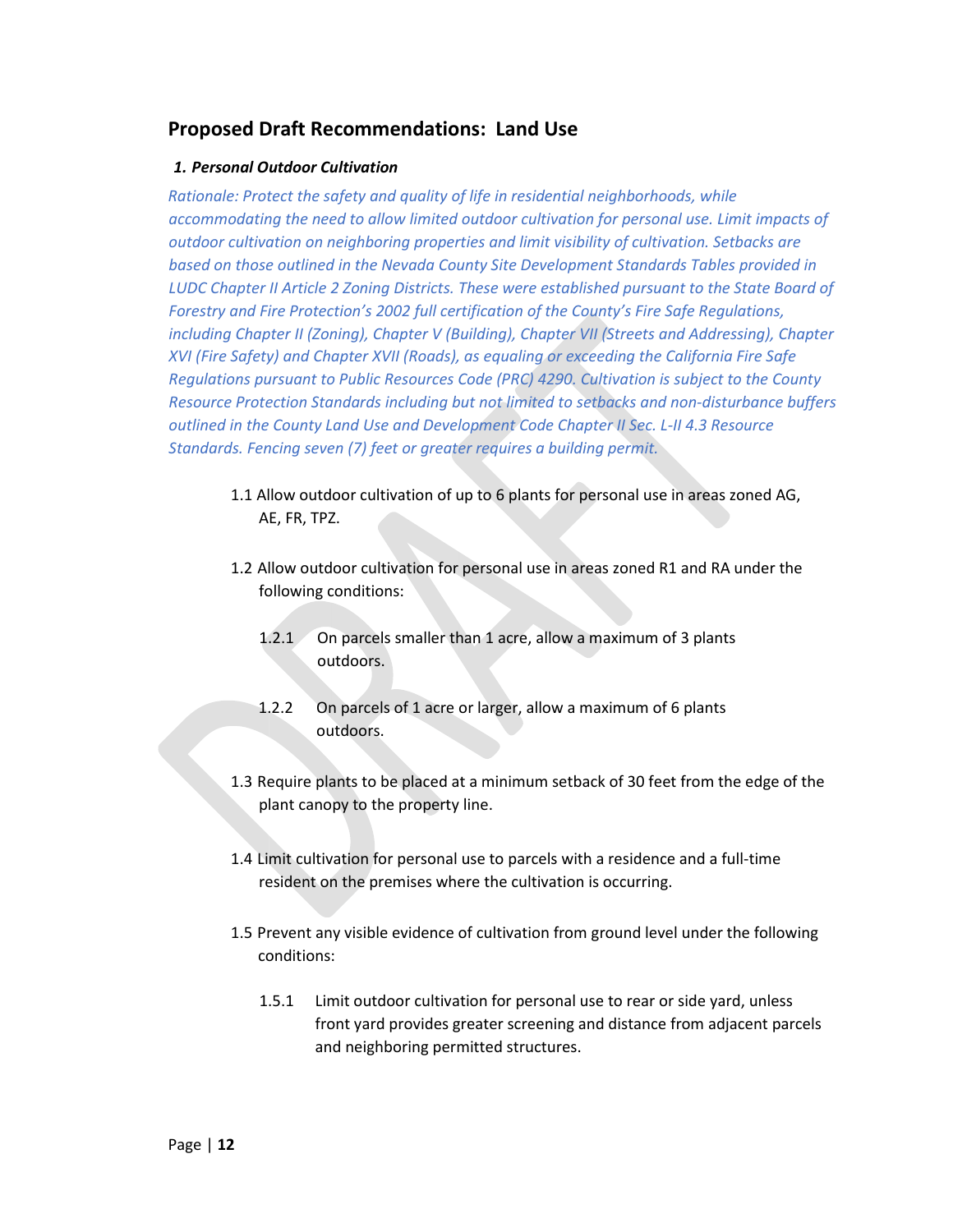- 1.5.2 Limit outdoor cultivation to areas entirely enclosed by solid opaque fencing associated with the dwelling, a locked gate, and fence at least 6 feet in height.
- 1.5.3 Require the height of plants not to exceed standard fence height of 6 feet.
- 1.6 Prohibit outdoor cultivation in R2 and R3 zones.

#### *2. Non-Remuneration (gifting for medical purposes only)*

*Rationale: Limiting non-remuneration cultivation deters abuse by those who may exploit it for financial gain while negatively impacting patient needs. Ensure the medicinal needs of cannabis are met in the County and that all local patients have affordable access to cannabis for medical use.* 

- 2.1 For the purposes of non-remuneration, allow a primary caregiver to support up to 5 qualified patients (Business and Professions Code 26033).
- 2.2 Allow per qualified patient a maximum of 20 plants and 500 square feet cultivation area. (No State license is required).
- 2.3 Apply commercial cultivation land use and zoning requirements to nonremuneration cultivation sites.
- 2.4 Require a permit for non-remuneration cultivation, including a Live Scan resulting with no felony convictions.

#### *3. Commercial Cultivation*

*Rationale: Commercial activity is more intense than personal use bring potentially greater impact and therefore calls for stricter regulations than for personal use. Indoor cultivation has less impact on neighbors than outdoor cultivation. Defensible space standards have been established consistent with Public Resources Code 4291 as a result of the County's Fire Safe Regulations outlined under the "rationale" provided under item* 

*1 above. County Resource Protection Standards were created pursuant to Nevada County General Plan Policy 1.5.3 (formerly Policy 1.17) and the County's adoption of the 2000 zoning regulations which included comprehensive site development standards. The resource standards provide for protection of sensitive natural resources including but not limited to watercourses, wetlands and riparian areas, steep slopes, etc. See LUDC Sec. L-II 4.3 for additional details. Prior Type 5/Large license types were excluded in the State's Emergency Regulations released November 16, 2017.*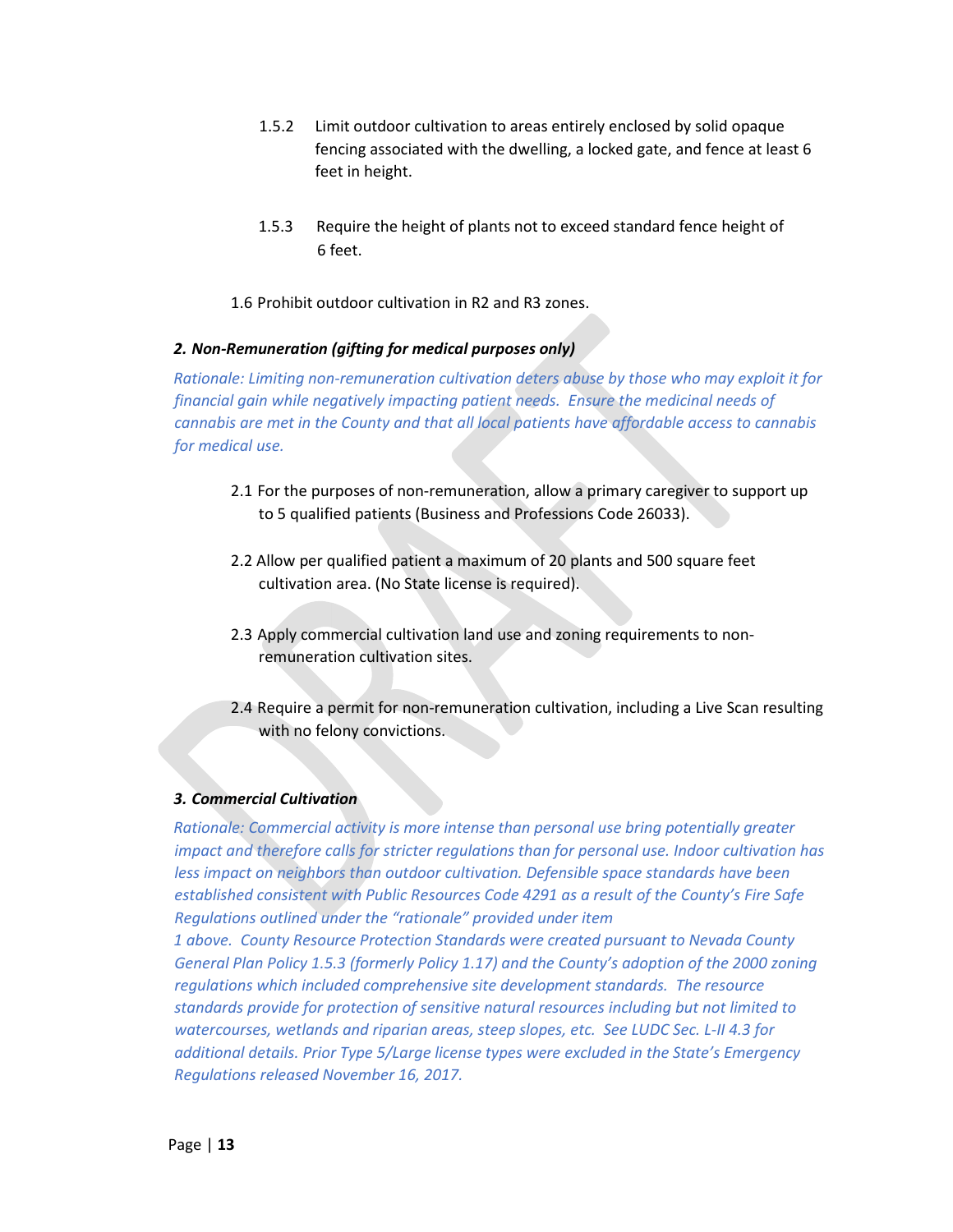3.1 Mirror State license definitions to establish a maximum cultivation area in the County per permit and license type for the following cannabis cultivation licenses:

| License Type* | Outdoor              | <b>Mixed Light</b> | Indoor            |
|---------------|----------------------|--------------------|-------------------|
| Specialty     | 25 plants            | 2,500 sq. ft.      | 500 sq. ft.       |
| Cottage       |                      |                    |                   |
| Specialty     | 5,000 sq. ft. or 50  | 2,501-5,000 sq.    | 501-5,000 sq. ft. |
|               | plants               | ft.                |                   |
| Small         | 5,001-10,000 sq. ft. | 5,001-10,000 sq.   | 5,001-10,000 sq.  |
|               |                      | ft.                | ft.               |

\* This table exactly matches the State license definitions.

- 3.2 Require a minimum setback from property line between 50 and 100 feet for all allowable commercial cultivation license types.
	- 3.2.1 For Specialty Cottage and Specialty commercial cultivation: require a 50 foot setback.
	- 3.2.2 For Small commercial cultivation: require a 100 foot setback.
- 3.3 Allow Specialty Cottage and Specialty commercial cultivation in areas zoned AG, AE, FR, TPZ and RA under the following conditions:
	- 3.3.1 For outdoor cultivation:
		- 3.3.1-A Require a minimum parcel size of 5 acres for Specialty Outdoor.
		- 3.3.1-B Require a minimum parcel size of 2 acres for Specialty Cottage Outdoor.
	- 3.3.2 For Specialty Indoor and Specialty Cottage Indoor commercial cultivation, require a minimum parcel size of 2 acres.
	- 3.3.3 For Specialty Mixed-Light and Specialty Cottage Mixed-Light commercial cultivation, require a minimum parcel size of 3 acres.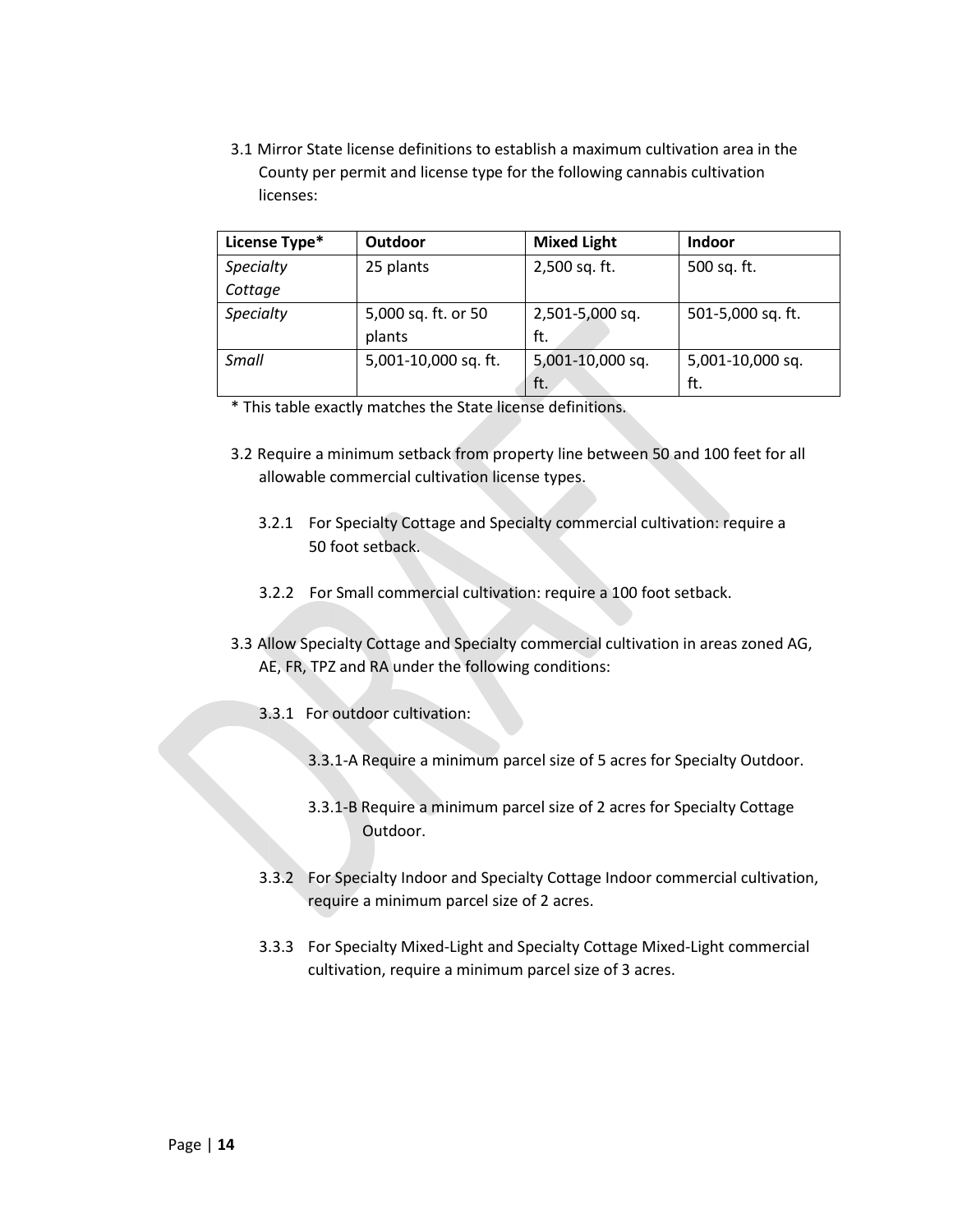- 3.4 Allow Small commercial cultivation in areas zoned AG, AE, FR, TPZ and RA with the following conditions:
	- 3.4.1 For Small Outdoor, require a minimum parcel size of 5 acres.
	- 3.4.2 For Small Indoor, require a minimum parcel size of 2 acres.
	- 3.4.3 For Small Mixed-Light, require a minimum parcel size of 3 acres.
- 3.5 Prohibit Medium cultivation licenses in the County (outdoor cultivation site between 10,001 square feet and 1 acre of total canopy/ indoor cultivation site between 10,001 and 22,000 square feet of total canopy).
- 3.6 Allow cannabis nurseries with a Conditional Use Permit in areas zoned AG and AE.

### *4. Other Commercial Activities*

*The State developed multiple license types to regulate the other activities of the commercial cannabis industry. These business activities are new and ever-changing regulations requiring further study and review to identify the impacts. The following summarizes the CAG comments and discussions based on the limited and changing information available during the CAG process.*

*Rationale: Ensure cannabis regulations are consistent with regular requirements and zoning for similar business types (regular nurseries, manufacturing businesses etc.). Allow for the full supply chain to operate in the County in order to support local quality products. Cities are moving toward allowing Retailers and Non-storefront Retailers in the city limits so this license type is likely to be available in the city limits. Other commercial activities require further study. Sharing proven best practices and monitoring this new emerging industry in an untested market will be necessary.*

*Use Permits provide for those land uses that may be appropriate and compatible in a zoning district, depending on the design of the individual project and the characteristics of the proposed site and surrounding area. Such uses may either raise major land use policy issues or create serious problems for adjoining properties or the surrounding area if such uses are not properly designed and located. It is the intent to establish appropriate standards for permit processing and the location, design and operation of such land uses, to avoid their creating problems or hazards, to provide for the compatibility of such land uses with adjacent properties and the surrounding area, and to assure their consistency with the General Plan. Sec. L-II 5.6, Use Permits.*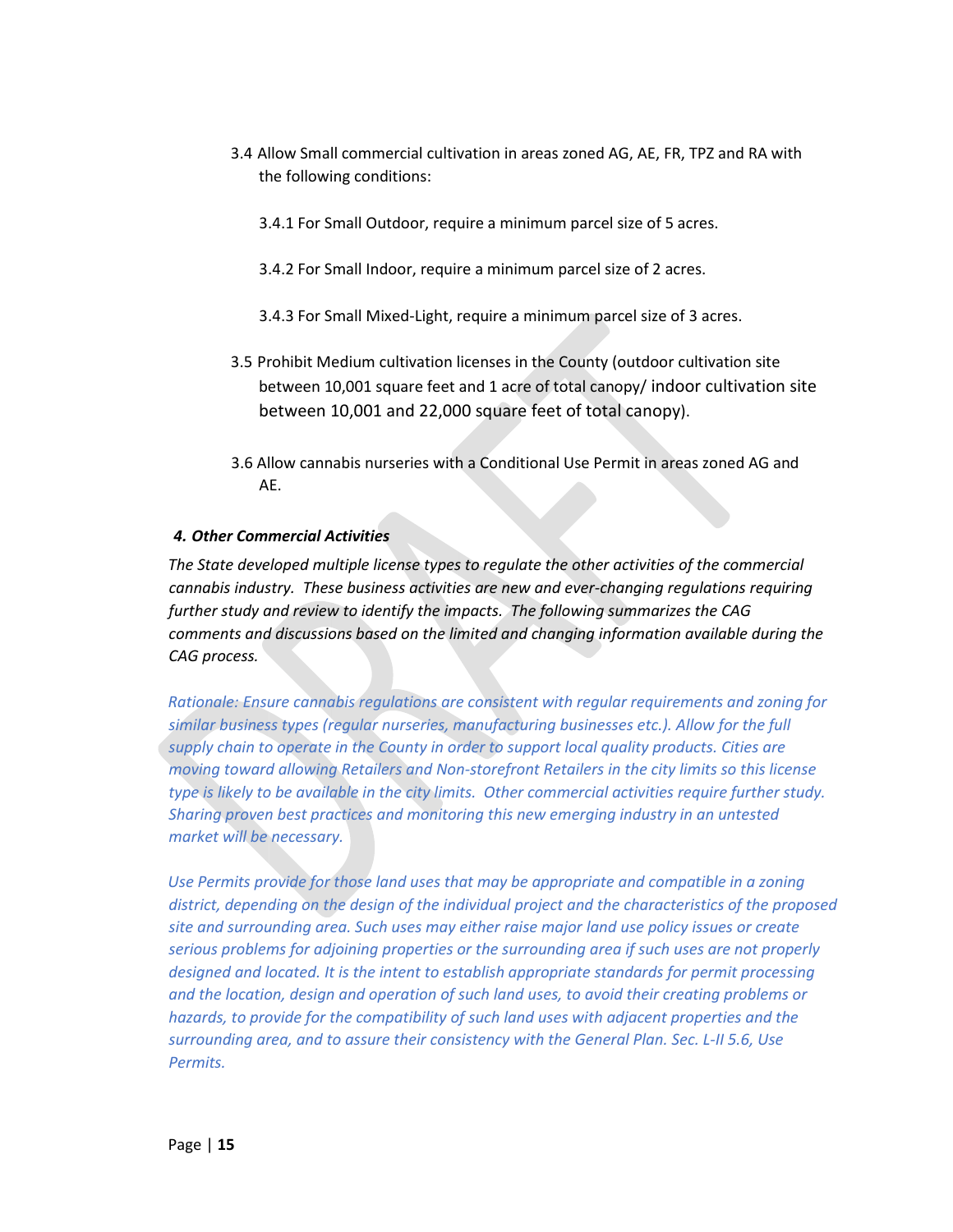- 4.1 Permit the following State cannabis manufacturing licenses with a Conditional Use Permit in areas zoned M1:
	- 4.1.1 Type 6: Extraction licenses using mechanical methods or nonvolatile solvents
	- 4.1.2 Type N: Infusion licenses that produce edible products or topical products
	- 4.1.3 Type P: Packaging and Labeling licenses
- 4.2 Prohibit volatile manufacturing licenses (State License Type 7) in the County
- 4.3 Permit Testing Laboratory licenses with an Administrative Development Permit in areas zoned C2 and M1.
- 4.4 Permit Retailer and Non-Storefront Retailer licenses (dispensaries and delivery) with a Conditional Use Permit in areas zoned C2 and CH.
- 4.5 Permit Distribution and Transportation licenses with a Conditional Use Permit in areas zoned CH and M1.
- 4.6 Permit Microbusiness licenses with a Conditional Use Permit in areas zoned AG, AE and M1 under the following conditions:

4.6.1 In areas zoned AG and AE, require a minimum parcel size of 5 acres.

4.6.2 In areas zoned M1 require a setback of 100 foot.

#### *5. Setbacks*

*Rationale: Protect children and youth by limiting any visible evidence of cultivation in sensitive areas.* 

5.1 Conform to State regulations regarding setbacks: Require a 600 foot setback from the property line of any active school, park, child care center or youthoriented facility to the property line of any cannabis related activities.

#### *The following item was discussed but no discernible CAG direction emerged:*

Residence Requirement: any parcel having any cultivation activity must have a permitted residence on or adjacent to the cultivation parcel. Vacant land would not be allowed to cultivate. A vacant parcel could cultivate as long as it is contiguous to an adjacent parcel under the same ownership.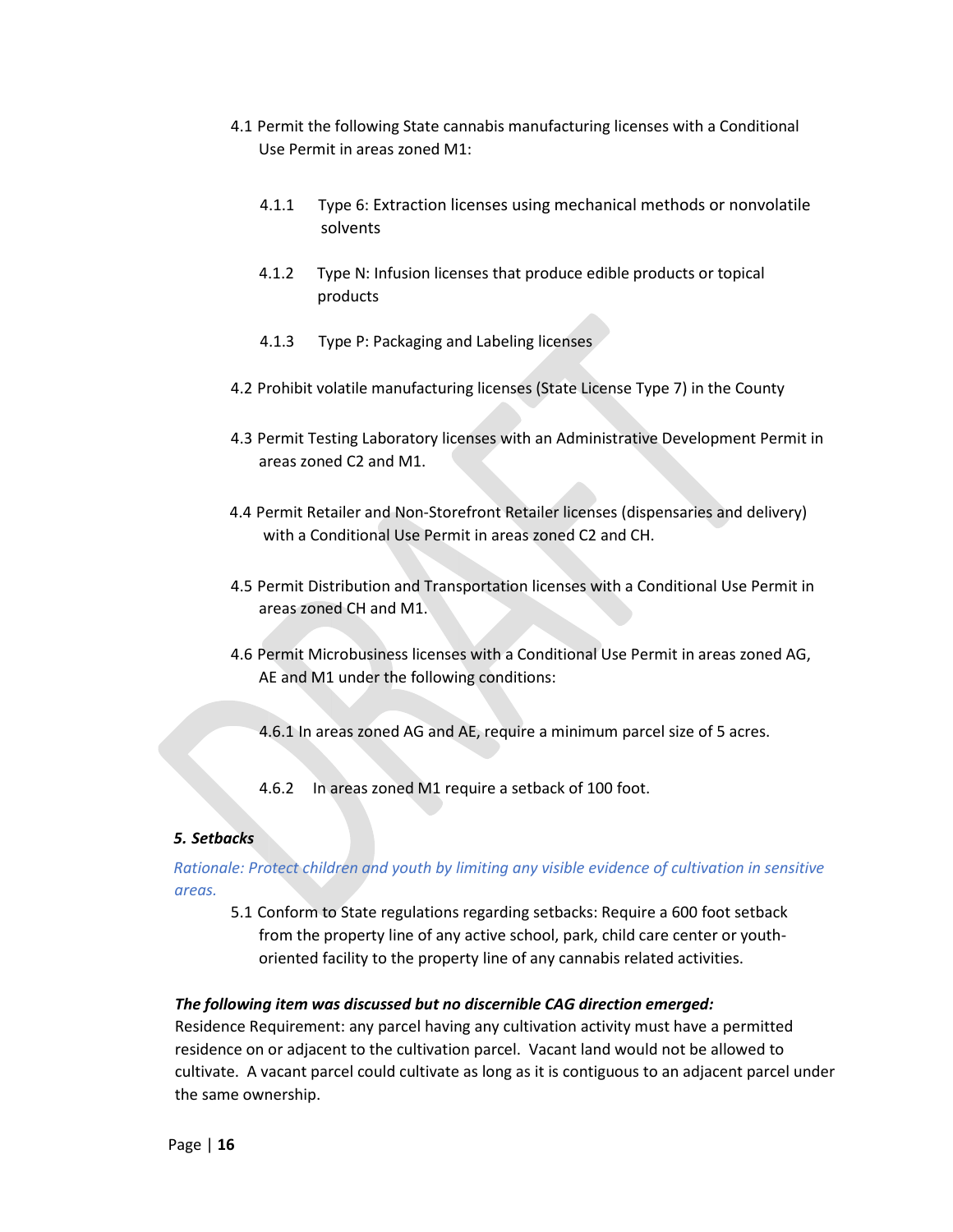## **Proposed Draft Recommendations: Permitting, Inspections, Monitoring and Code Enforcement**

### *6. Cannabis Permitting*

*Rationale: A robust permitting process will help ensure compliance with County code by providing direction to growers. Permitting is intended to provide for the land uses that may be appropriate and compatible in a zoning district depending on the design of the individual project and the characteristics of the proposed site and surrounding area. Such uses may either raise major land use policy issues or create serious problems for adjoining properties or the surrounding area if such uses are not properly designed and located. It is the intent of this Land Use and Development Code to establish appropriate standards for permit processing and the location, design and operation of such land uses, to avoid their creating problems or hazards, to provide for the compatibility of such land uses with adjacent properties and the surrounding area, and to assure their consistency with the General Plan.* 

6.1 Develop a permit application process following a three-step permitting, inspection, and enforcement process which includes an application compliance inspection, final compliance inspection and annual compliance inspection.

#### *7. Inspections, Monitoring and Enforcement*

*Rationale: Encourage current growers to come into compliance with the new ordinance, recognizing that growers will need to ensure their properties meet all existing code requirements in addition to complying with the cannabis regulations.*

7.1 Provide a cure or grace period through March 1, 2020, to allow time for cultivation sites with land use, zoning, and/or building code violations to be corrected and brought into compliance with the new cannabis ordinance and all County Land Use code requirements.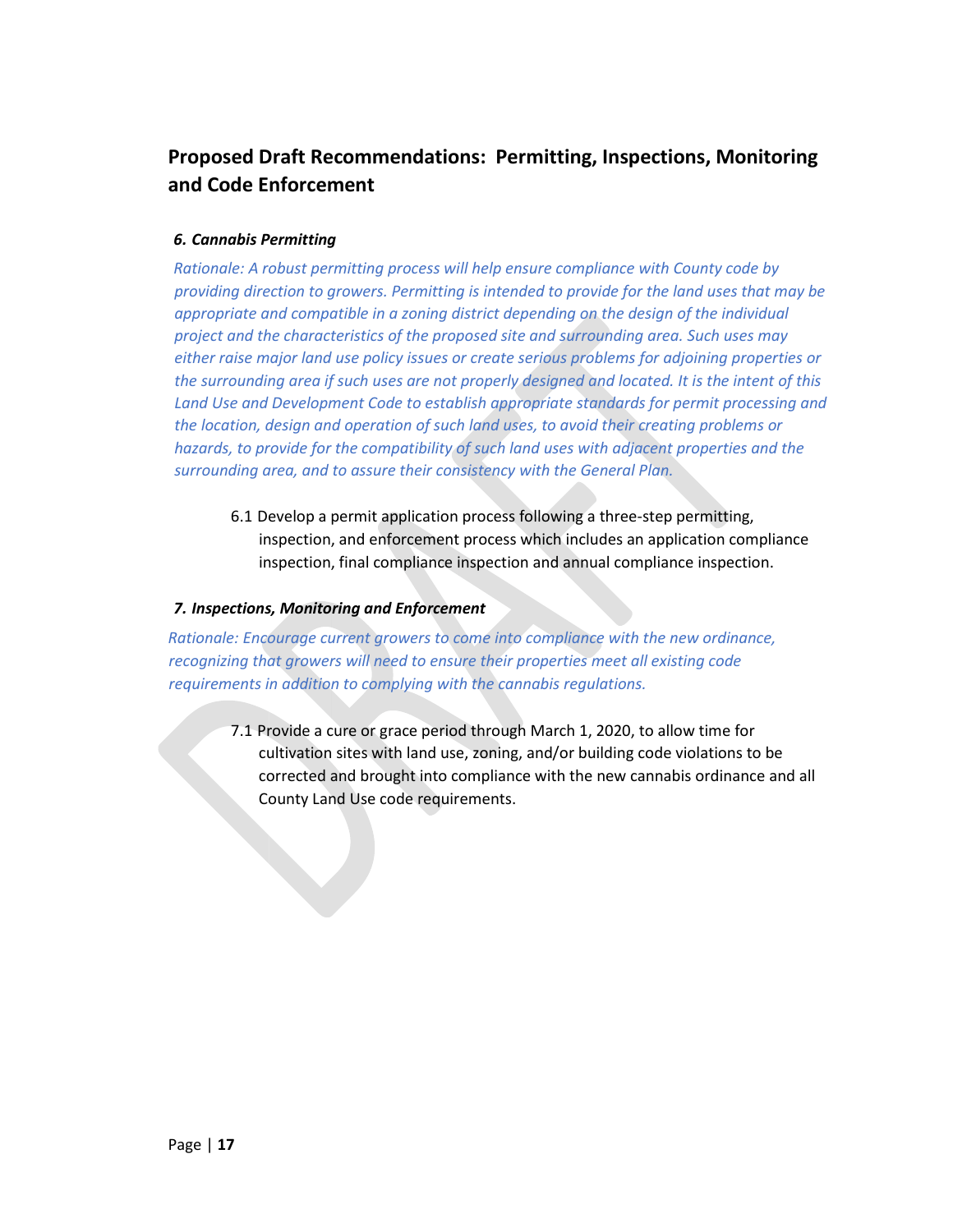| Symbol                       | <b>Base Districts</b>            | <b>Section</b> |  |  |  |  |
|------------------------------|----------------------------------|----------------|--|--|--|--|
| <b>Residential Districts</b> |                                  |                |  |  |  |  |
| <b>RA</b>                    | <b>Residential Agricultural</b>  | $L-H 2.2$      |  |  |  |  |
| R1                           | Single-Family                    | $L-II$ 2.2     |  |  |  |  |
| R2/R3                        | Medium/High Density              | $L-II$ 2.2     |  |  |  |  |
|                              | <b>Rural Districts</b>           |                |  |  |  |  |
| AG                           | General Agricultural<br><b>A</b> | $L-H2.3$       |  |  |  |  |
| AE                           | <b>Exclusive Agricultural</b>    | $L-H2.3$       |  |  |  |  |
| <b>FR</b>                    | Forest                           | $L-H2.3$       |  |  |  |  |
| <b>TPZ</b>                   | <b>Timberland Preserve</b>       | $L-H2.3$       |  |  |  |  |
| <b>Commercial Districts</b>  |                                  |                |  |  |  |  |
| C1                           | Neighborhood                     | $L-II$ 2.4     |  |  |  |  |
| C <sub>2</sub>               | Community                        | $L-II$ 2.4     |  |  |  |  |
| C <sub>3</sub>               | Service                          | $L$ -II 2.4    |  |  |  |  |
| <b>CH</b>                    | Highway                          | $L$ -II $2.4$  |  |  |  |  |
| <b>Industrial Districts</b>  |                                  |                |  |  |  |  |
| M1                           | Light Industrial                 | $L$ -II 2.5    |  |  |  |  |

### *County Zoning Districts Applicable to Cannabis*